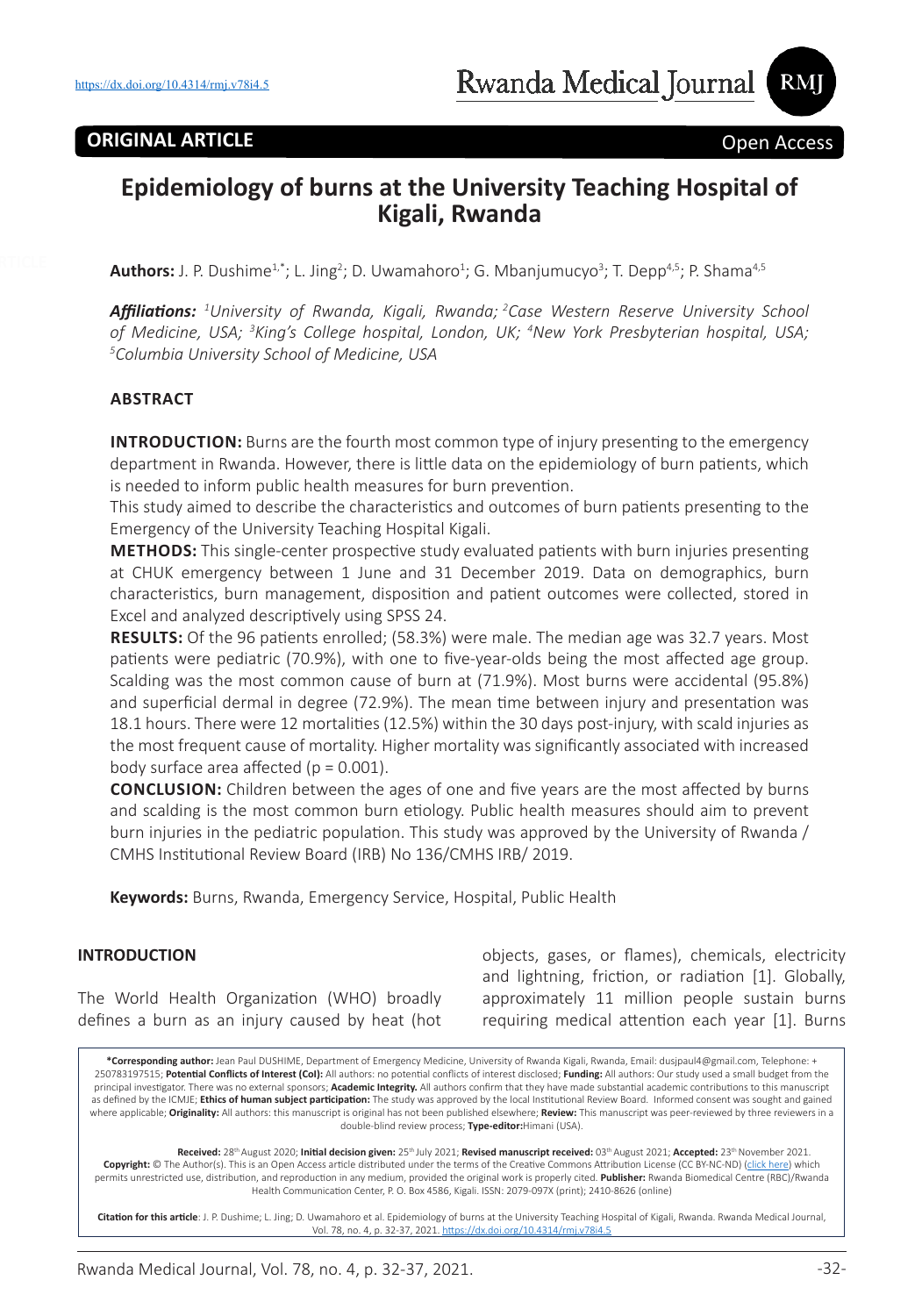are the fourth most common substantial injury after road traffic accidents, falls, and interpersonal violence [2]. Fire-related burns alone cause more than 300,000 deaths each year [3]. The populations most affected by burns are children and the elderly [4].

More than 90% of burn injuries occur in low- and middle-income countries (LMICs) [1]. In developing countries, 95% of burn-related deaths can be attributed to poor access to primary care [5]. The appropriate acute management of burn injuries in the emergency department (ED) is critical to preventing physical disability and psychological complications for patients. In East African countries such as Uganda and Tanzania, studies on the epidemiology of burn injuries have found that the age range was 1-10 years (64.3%), 53% were female. In contrast, 47% were male, and the scalding burns formed 65% of all burn injuries [6,7]. The management of burn injuries is significantly costly and has impacts on the economy, health systems and quality of life of victims[8].

In Rwanda, most burn patients are treated at emergency departments of district hospitals [9], while patients with severe burns requiring advanced care are transferred to the emergency department of the University Teaching Hospital Kigali (CHUK) [2]. Accurate epidemiological data on burns can inform appropriate public health measures for avoiding burns and improve management at the emergency department [10]. Prevention strategies need to be tailored to specific environments, taking into account local risk factors and available resources [9].

This study aimed to describe the characteristics and outcomes of burn patients presenting to the emergency department at a major hospital in Kigali, Rwanda. The research objectives were to identify patient demographic information, determine burn characteristics, describe the burn management at the CHUK ED, to determine patient outcomes 30 days post-injury.

# **METHODS**

**Study design:** This single-center, prospective study evaluated patients with burn injuries arriving at the CHUK ED between 1 June and 31 December 2019.

CHUK, an urban referral and tertiary-care teaching hospital that is the only public tertiary hospital in Kigali and has approximately 560 inpatient and 24

ED beds. The hospital has a high volume of burn patients. The ED is covered by general practitioners (GPs), emergency medicine (EM) residents, and emergency specialists.

RMI

**Participants:** Our study population consisted of all burn patients who presented to the ED during the defined study period. The inclusion criteria were all patients with burn injuries presenting to the CHUK ED during the study period. The exclusion criteria were patients who refused to sign the informed consent and patients who were unable to give consent due to incapacitation by their injuries and had no family member present to provide consent. The primary outcome was to identify patient demographic information (age, sex, district) and burn characteristics (etiology, circumstance, timing from injury, degree of burn, total body surface area). The Secondary outcomes were to describe the burn management at the CHUK ED (Fluid resuscitation, painkillers, debridement, disposition and length of stay in ED) and to determine patient outcomes 30 days post-injury.

**Data sources:** Data were collected by interviews and some information from the charts. A data collection form was developed by assessing the relevant literature. The form was assessed for content validity to ensure that it was acceptable. Data were collected by the principal investigator and three research assistants (nurses) alternating for a shift of 12 hours for 24 hours a day, seven days a week. They ensured that every patient with burn was prospective enrolled in the study. After burns, patients were treated by the emergency team, they were approached and explained about the study if he/she accepted the participation in the study, the consent form was signed, then data collected using a data collection tool for the outcome 30 days post-injury were assessed by review the medical chart for the one still in the hospital or by phone call for the patient already discharged home. No randomization was used; this study was purely observational.

A sample size of ninety patients was determined to be necessary for this study. The sample size was calculated using the Raosoft sample size calculator. The calculation was based on 50 % response distribution, 5 % margin of error and 95 % confidence interval.

**Variables:** Data variables collected included: age, sex, district, etiology of burn, circumstances of burn, TBSA affected, degree of burn, length of ED stay, and outcomes 30 days post-injury.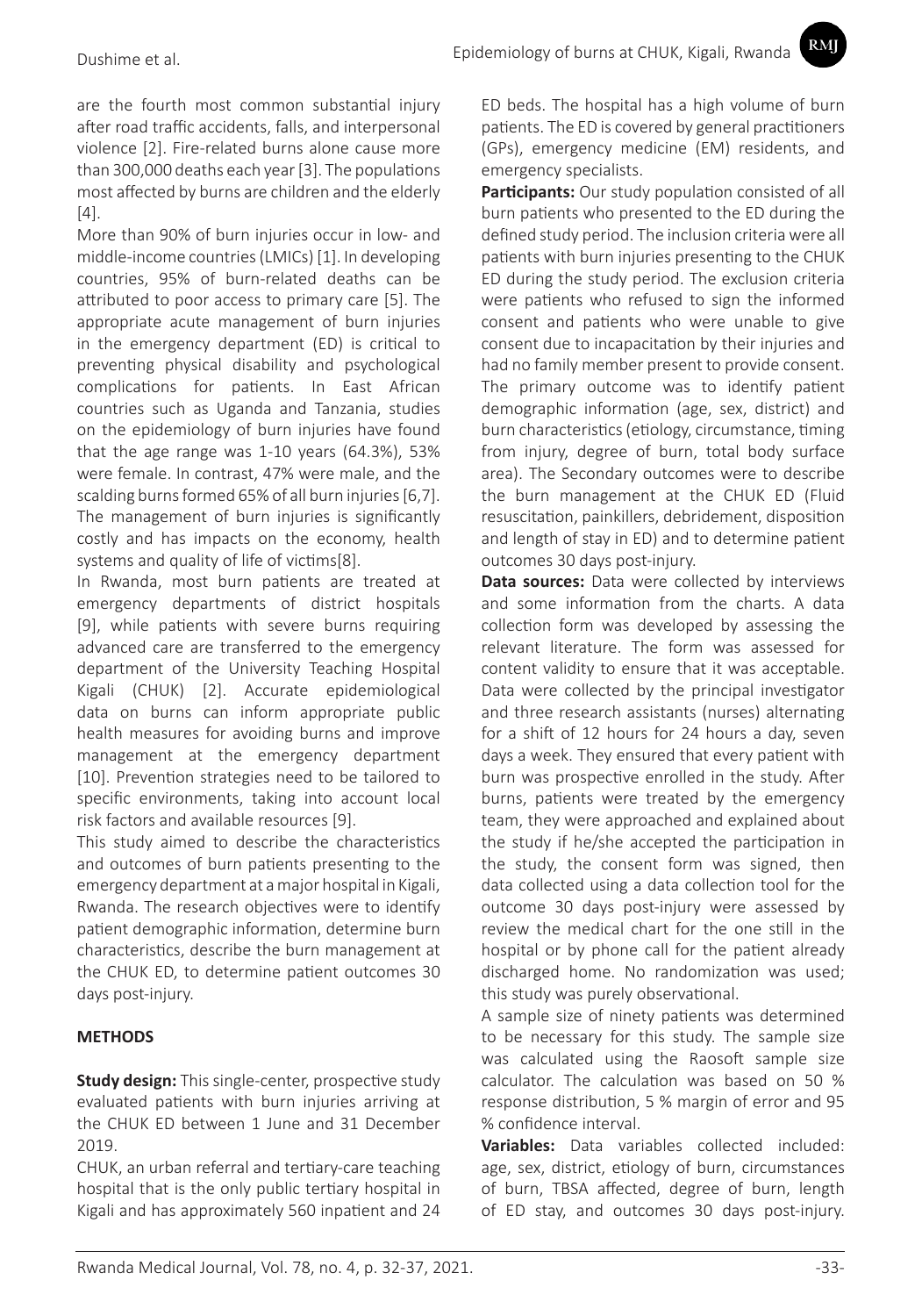The classification of different variables in some groups was done according to relevant literature. The age was classified in 8 age grou ps(<1,1-5,6-15,16-25,26-35,36-45,46-65,>65 years) and into three categories as pediatrics (0- 15 years), Adult (16-64 years) and elderly (>65 years). In terms of etiology, burns injuries have been classified to be caused by scalds, electricity, fire (flame), explosion, and chemical burns. The circumstances of burn were: accident, assault and suicide. The degrees of burns are divided into 4 groups: epidermal, superficial dermal, deep dermal and full thickness. The TBSA was classified in 4 groups: 1-10%, 11-30%, 31-60%, 61-100%.

Statistical methods: Data were entered into Excel and analyzed using SPSS24 software. Descriptive statistics with frequency and percentages for categorical data were calculated. Taking the outcome "death" as a dependent variable, all the independent variables were analyzed and statistical significance set as a p-value less than 0.05 at 95% confidence interval. Pearson chi-square test was used to analyze factors associated with mortality.

**Ethical approval:** This study was approved by the CMHS Institutional Review Board (IRB) No 136/ CMHS IRB/ 2019 and the CHUK ethics committee EC/CHUK/0108/2019. There was no risk to participate in our study and no Incentives given to the participant. The consent form was signed before participation in the study and ensured confidentiality. The manuscript was prepared based on the STROBE checklist for observational studies.

RMI

### **RESULTS**

A total of 3,856 patients presented to CHUK from June 2019 to December 2019 and 2,152 patients were trauma patients with 98 patients with burn injuries. Two patients refused to provide consent, and a total of 96 were enrolled in the study. More than half of the patients were male (58.3%), and the median age was 32.7 years (Table 1).

The most affected population was children (70.9%), with one to five years being the most affected age group (Figure 1). Most patients were from Kigali City (70.9%) and all provinces in Rwanda were represented (Table 1). Most patients were received from other hospitals (65.6%), and (47.9%) arrived at CHUK via an ambulance compared to (52.1%) who arrived via private transport (Table 1). The mean time from the burn injury to the presentation at the ED was 18.1 hours.

The most common burn etiology was scalding (71.9%), followed by explosion (13.5%), with chemical burns being the least common

|                              |                         | n              | %     |
|------------------------------|-------------------------|----------------|-------|
| Sex                          | Male                    | 56             | 58.3% |
|                              | Female                  | 40             | 41.7% |
| Age (Mean 10.3years)         | Paediatric (0-15 years) | 68             | 70.9% |
|                              | Adult (16-64years)      | 26             | 27.1% |
|                              | Elderly (>65years)      | $\overline{2}$ | 2.0%  |
| <b>Province of Residence</b> | Kigali                  | 68             | 70.9% |
|                              | South                   | 11             | 11.5% |
|                              | North                   | 9              | 9.4%  |
|                              | West                    | 6              | 6.2%  |
|                              | East                    | $\overline{2}$ | 2.0%  |
| <b>Received form</b>         | Other hospitals         | 63             | 65.6% |
|                              | Home                    | 33             | 34.4% |
| Mode of arrival              | Ambulance               | 46             | 47.9% |
|                              | Private transport       | 50             | 52.1% |

**Table 1: Demographic information of burn patients presenting at CHUK Emergency Department**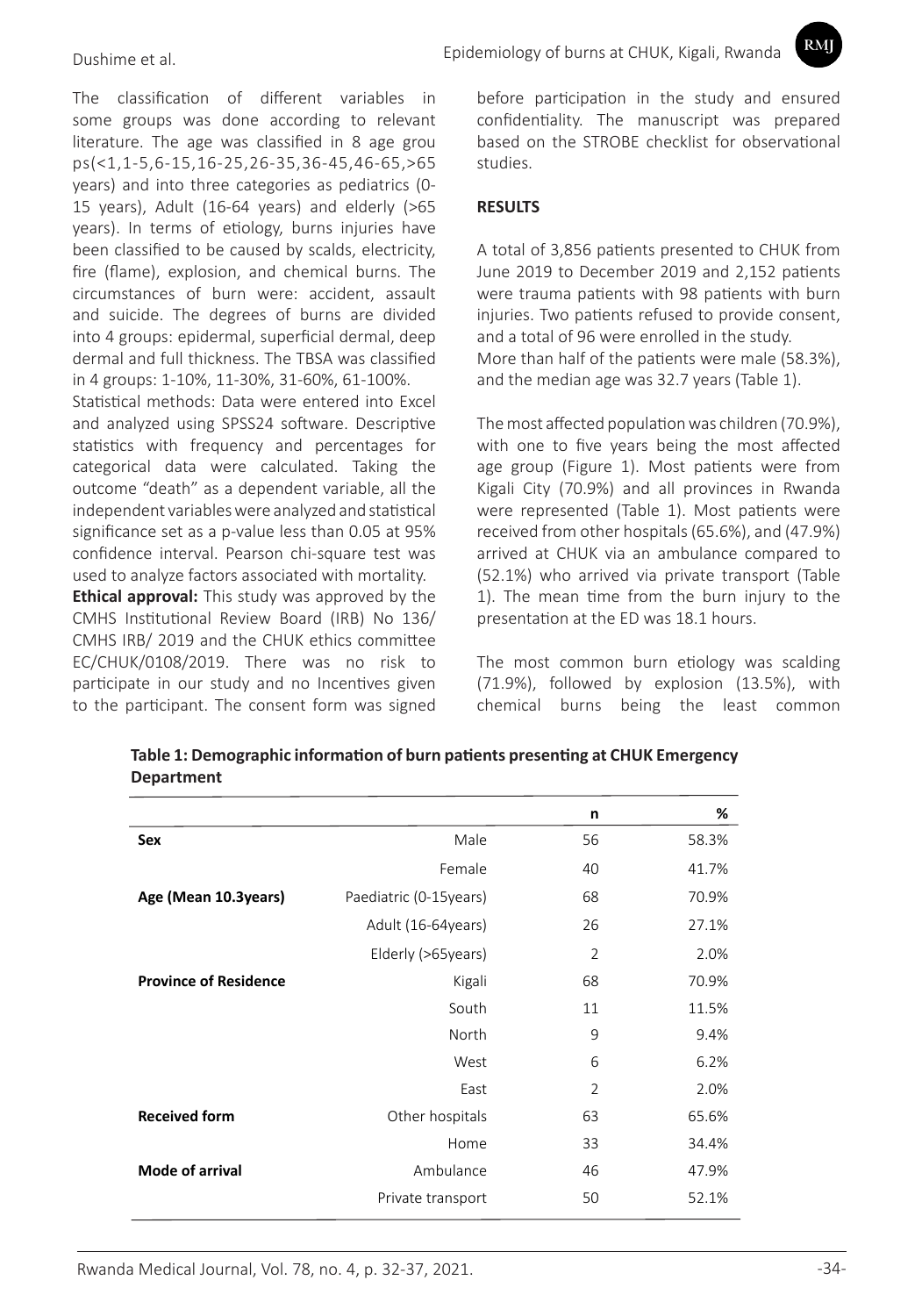RMI



**Figure 1: Burn patients presenting at CHUK Emergency Department by age and sex**

mechanism (1%) (Table 2). The vast majority of burns were accidental (95.8%) (Table 2). The most common degree of burn observed was superficial dermal (72.9%) and the predominant range of total body surface area (TBSA) burned was 1-10% (43.8%) (Table 2).

Regarding management in the emergency department, all patients' wounds were debrided and dressed before discharge or admission to the hospital. Most patients received analgesics (70.8%) and fluid resuscitation (63.5%), while a fraction received tetanus immunoglobulin (TIG) (17.7%) and only few patients underwent advanced airway management by intubation (6.3%) (Table 2). More than half of patients (53.1%) were admitted to the hospital, with 44.8% in the burn unit and 8.3% in the intensive care unit (ICU). Additionally, 46.9% of patients were discharged home from the ED (They had remained in ED for lack of bed in other wards) (Table 2).

The mean length of stay in the ED was 22.5 hours. There were 12 deaths (12.5%) in the 30-day period after injury, with most of the mortality occurring among male patients who formed seven out of the 12 deaths (Table 2). Scald injuries were seen in 50% of the deaths (Table 2). Mortality was significantly associated with TBSA ( $p = 0.001$ ) and full-thickness burns (p=0.01) (Table 2).

## **DISCUSSION**

The most affected population was children, with one to five years being the most affected age group (Figure 1). The most common burn etiology was scalding (71.9%) (Table 2). The most common degree of burn observed was superficial dermal (72.9%) and the predominant range of total body surface area (TBSA) burned was 1-10% (43.8%) (Table 2). Regarding management in the ED, most patients were debrided, received analgesics and fluid resuscitation, while a few patients received tetanus immunoglobulin (TIG) (Table 2). More than half of patients (53.1%) were admitted to the hospital. There were 12 deaths (12.5%) in the 30 day period after injury.

This study of 96 burn patients at the CHUK ED showed that the most affected by burns were pediatric patients, and the age group most affected were children between the ages of one and five years old. These findings are similar to those of a study in Uganda [9]. The high incidence in this age group may be explained by the fact that children at this age, want to learn new things, have decreased perception of risk, decreased coordination, and are closer to the ground where splashes and spills most frequently occur [11]. Preventive measures should be taken to prevent these injuries, such as close supervision of children to decrease exposure to burn risks. Scalding was the most common burn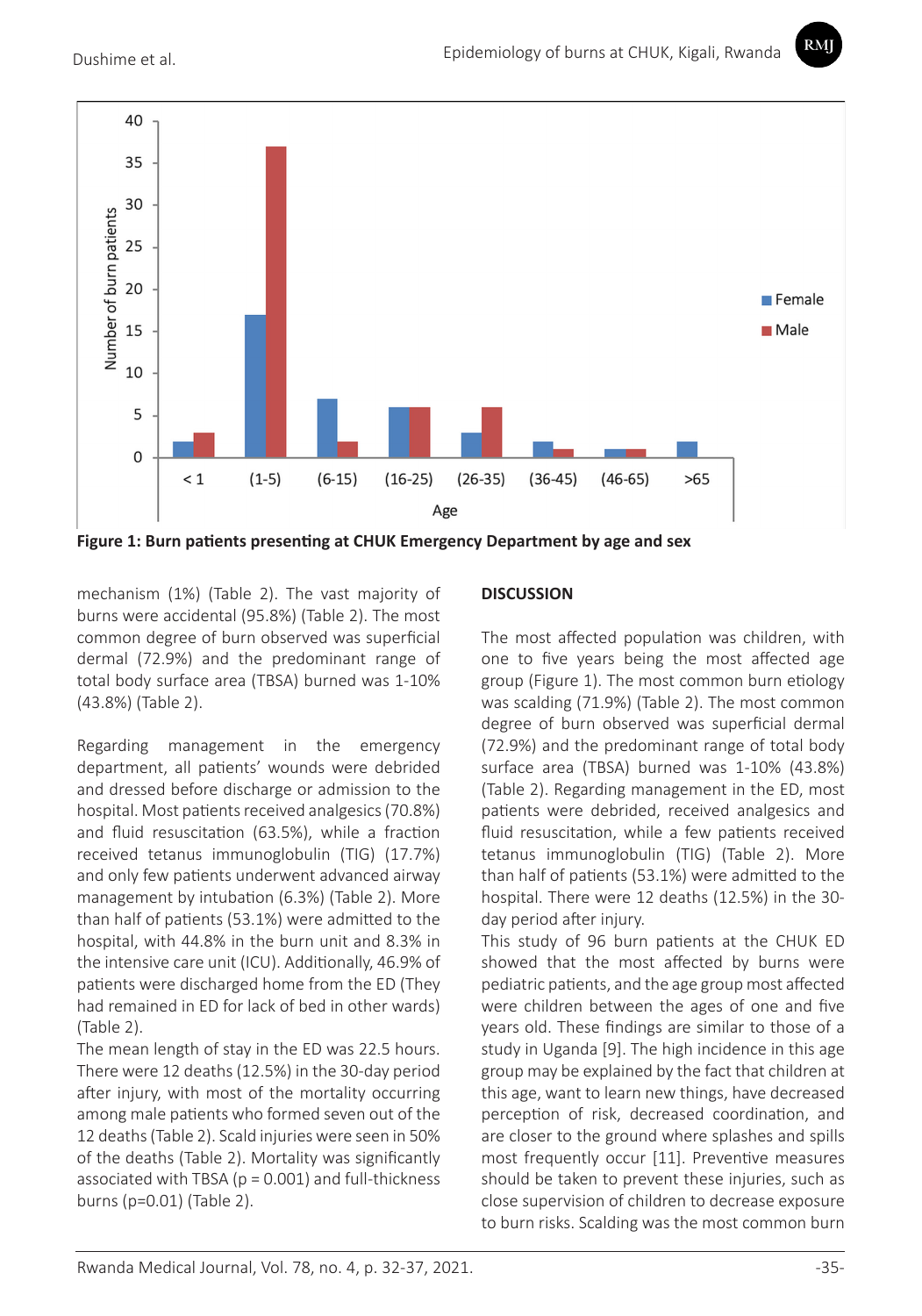| Table 2: Characteristics and outcomes of burn patients presenting at the CHUK Emergency Department |  |  |
|----------------------------------------------------------------------------------------------------|--|--|
|----------------------------------------------------------------------------------------------------|--|--|

|                         |                         | <b>Clinical outcome</b> |         |                     | <b>Total</b> |                | P-value |       |
|-------------------------|-------------------------|-------------------------|---------|---------------------|--------------|----------------|---------|-------|
|                         |                         |                         | Recover |                     | Death        |                |         |       |
|                         |                         | n                       | %       | n                   | %            | n              | %       |       |
| Sex                     | Male                    | 49                      | 51.0%   | $\overline{7}$      | 7.2%         | 56             | 58.3%   | 0.35  |
|                         | Female                  | 35                      | 36.5%   | 5                   | 5.2%         | 40             | 41.7%   |       |
| <b>Age Category</b>     | Pediatric               | 63                      | 65.6%   | 5                   | 5.2%         | 68             | 70.8%   | 0.24  |
|                         | Adult                   | 20                      | 20.9%   | 6                   | 6.2%         | 26             | 27.1%   |       |
|                         | Elderly                 | $\mathbf{1}$            | 1.0%    | $\mathbf{1}$        | 1.0%         | $\overline{2}$ | 2.0%    |       |
| <b>Etiology of burn</b> | Scald                   | 63                      | 65.6%   | 6                   | 6.2%         | 69             | 71.9%   | 0.25  |
|                         | Explosion               | 10                      | 10.4%   | 3                   | 3.1%         | 13             | 13.5%   |       |
|                         | Fire                    | $\overline{7}$          | 7.3%    | 3                   | 3.1%         | 10             | 10.4%   |       |
|                         | Electrical              | 3                       | 3.1%    | 0                   | 0.0%         | 3              | 3.1%    |       |
|                         | Chemical                | $\mathbf{1}$            | 1.0%    | 0                   | 0.0%         | $\,1\,$        | 1.0%    |       |
| Degree of burn          | Epidermal               | 11                      | 11.5%   | $\mathsf{O}\xspace$ | 0.0%         | 11             | 11.5%   | 0.01  |
|                         | Superficial dermal      | 62                      | 64.6%   | 8                   | 8.3%         | 70             | 72.9%   |       |
|                         | Deep dermal             | 11                      | 11.5%   | $\overline{2}$      | 2.0%         | 13             | 13.5%   |       |
|                         | Full thickness          | $\mathbf 0$             | 0.0%    | $\overline{2}$      | 2.0%         | $\overline{2}$ | 2.0%    |       |
| Total body surface area | 1-10%                   | 42                      | 43.7%   | $\mathbf{0}$        | 0.0%         | 42             | 43.7%   | 0.001 |
|                         | 11-30%                  | 32                      | 33.3%   | 2                   | 2.0%         | 34             | 35.4%   |       |
|                         | 31-60%                  | 10                      | 10.4%   | 5                   | 5.2%         | 15             | 15.6%   |       |
|                         | 61-100%                 | $\mathbf 0$             | 0.0%    | 5                   | 5.2%         | 5              | 5.2%    |       |
| <b>Disposition</b>      | Burn unit               | 36                      | 37.5%   | 7                   | 7.2%         | 43             | 44.8%   | 0.001 |
|                         | Intensive care unit     | 3                       | 3.1%    | 5                   | 5.2%         | 8              | 8.3%    |       |
|                         | Discharge home from ED* | 45                      | 46.9%   | 0                   | 0.0%         | 45             | 46.9%   |       |

*\*They had remained in ED for lack of bed in other wards ED: Emergency Department*

mechanism in children and these injuries tended to result from the accidental overturning of a boiled fluid. For adults, these injuries resulted from accidental explosions of flammable substances such as gas, as most Rwandans have begun to use gas in cooking.

The mean time between injury and presentation was 18.1 hours, as most patients who presented at CHUK for burn injuries were transferred from the district hospital. Regarding management performed at the emergency department, all patients were debrided and dressed before admission or discharge from the hospital. The majority of patients received analgesics and fluid resuscitation, and few received tetanus immunoglobulin (TIG). Collaboration with ED staff is needed to improve management so that every burn patient receives fluids, analgesics, and TIG if necessary. Just over one-half of patients were admitted to the hospital, mainly to the burn unit. The mortality after 30 days was 12.5%, a rate similar to that found in Tanzania, Uganda and Nigeria [6,7,8].

A limitation of this study is that it may not be generalizable to the broader population of Rwanda, as it was a single-centre study focusing on patients presenting at a tertiary-level facility. We expect that a significant number of burns do not present to the hospital and that many are treated prior to transfer at the clinic and district level. Thus, this study may overestimate the severity of burn injuries. Furthermore, the sample size was small, which reduced the power of our study. Finally, many patients were transferred from